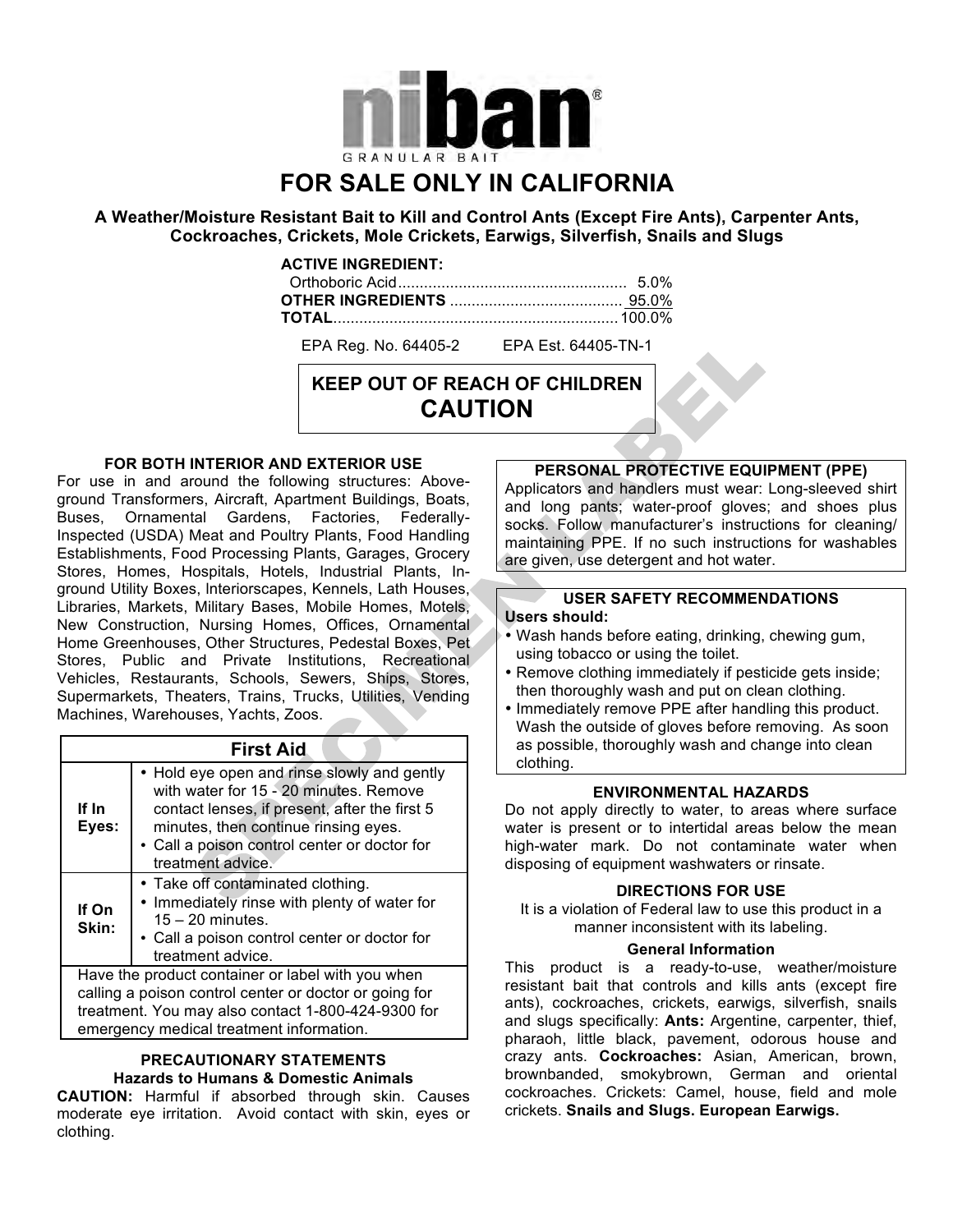Do not contaminate this product with other pesticides. If this product becomes -contaminated with another pesticide it will lose its effectiveness. Do not apply directly to food and avoid contamination of feed and foodstuff. In commercial food handling facilities, cover or remove any food during application. In food handling and other areas, bait may be placed in removable bait stations. Always record the number and location of bait stations. This product is designed to be used as a residual treatment in an -Integrated Pest -Management program incorporating good sanitation practices. Keep children and pets out of treatment area until application has been completed. Do not treat pets with this product. Avoid over-application around ornamental plants and fish ponds. Do not apply this product in combination with fertilizers, other pesticides or other -biologically-active materials.

#### **Application Instructions**

**Exterior Baiting to Control and Kill Snails and Slugs in Flower Gardens and Around Ornamentals, Groundcovers and Shrubs:** At the beginning of the spring planting season (before damage occurs), broadcast 6 ounces per 100 square feet in areas likely to be infested with snails and slugs. It is best to apply the bait during early morning or evening when slugs and snails are present and eating. Reapply every four weeks for satisfactory control.

**To Control and Kill Snails and Slugs in Ornamental Home Greenhouses and Lath Houses:** Evenly distribute granules on and under benches at the rate of 6 ounces per 100 Square Feet. Do Not Place In Flats Or Pots.

**To Control and Kill Snails and Slugs in Interiorscapes or Ornamental Gardens:** Evenly apply bait to soil at a rate of 6 ounces per 100 square feet no more than once every 4 to 6 weeks.

**Exterior Baiting to Control and Kill Ants (Except Fire Ants), Including Carpenter Ants, Around Apartment Buildings, Food Processing Plants, Garages, Homes, Hospitals, Hotels, Kennels, Motels, Pet Stores, Public & Private Institutions, Recreational Vehicles, Restaurants, Schools, Supermarkets, Warehouses and Other Structures:** Treat exterior perimeter areas of structure in a band 2 to 4 feet wide at a rate of 6 ounces per 100 square feet. Also apply product in a 2- to 4-foot band around all trees, stumps, firewood piles and other locations where carpenter ants may nest. If the nest is located in a hollow tree or stump, apply 1/2 to 1 ounce of product directly into the cavity. Apply along ant trails and in areas where ant activity has been noted.

**To Control and Kill Ants (Except Fire Ants), Cockroaches, Crickets, Earwigs and Silverfish Within and Around the Exterior of Structures Such as Apartment Buildings, Food Processing Plants (Non-Food Areas), Garages, Homes, Hospitals, Hotels, Kennels, Motels, Pet Stores, Public & Private Institutions, Recreational Vehicles, Restaurants (Non-Food Areas), Schools, Sewers, Stores, Supermarkets and Warehouses:** Apply at a rate of 4 pounds per 1000 square feet (6 ounces or 1-1/4 cups per 100 square feet) of surface area. Spread evenly in crawl spaces, attics, drop ceilings and cellars with dirt or gravel floors. Concentrate application in areas where insect activity is most prevalent. In attics, be sure to apply in eaves and access drains. In warehouses, garages and basements, concentrate application along walls and baseboards. This product may also be applied in inaccessible areas such as cracks and crevices where insects may hide. Any bait visible after application must be brushed into cracks and crevices or removed. Apply in pits of elevator, dumbwaiter and trash chute shafts. Apply under and behind pallets and boxes in storerooms. Bait may also be placed in removable bait stations in areas accessible to insects but inaccessible to children and pets. Always record the location and number of bait stations. Regularly inspect bait stations and replace bait as needed. In sewers, apply along ledges and around manhole entrances. Treat exterior perimeter building walls in a band approximately 2 feet wide and scatter bait in flower beds, leaf litter, wood piles, trash cans and refuse areas. Reapply as necessary.

**For Treating New Construction:** Apply in wall voids and other areas where insects may hide.

**For Perimeter Treatments:** Spread bait at a rate of 6 ounces or 1-1/4 cups per 100 square feet in a band at least 2 feet wide around foundations, patios, driveways, sidewalks, entrances to homes and buildings, or other areas where insects are -present. Apply around landscape lighting, floodlights, street lamps or other exterior fixtures and scatter bait in flower beds, leaf litter, wood piles, trash cans and refuse areas. Reapply as necessary.

**For Treating Ant Mounds:** Apply 1/2 to 1 ounce of this product around all ant mounds. Supplement by broadcast application in immediate area and along ant trails and in areas where ant activity has been noted.

**To Control and Kill Ants (Except Fire Ants), Cockroaches, Crickets, Earwigs and Silverfish in: Aircraft, Apartment Buildings, Boats, Buses, Factories, Food Handling Establishments, Food Processing Plants, Garages, Grocery Stores, Homes, Hospitals, Hotels, Industrial Plants, Kennels, Libraries, Markets, Military Bases, Mobile Homes, Motels, New Construction, Nursing Homes, Offices, Pet Stores, Private & Public Institutions, Recreational Vehicles, Restaurants, Schools, Sewers, Ships, Supermarkets, Theaters, Trains, Trucks, Utilities, Warehouses, Yachts and Zoos: Food area application limited to only crack and crevice treatment.** Apply only in areas inaccessible to children and pets. Avoid contamination of feed and foodstuffs. Apply by scattering/dusting under and behind refrigerator, cooler, stove, sink, dishwasher, washing machine and dryer tubs; counters; into openings around drains, water pipes and electrical conduits; and in cracks and crevices along baseboards and corners of cabinets, counter tops, cupboards and closets. Remove all lower drawers in kitchen and bathroom cabinets, bedroom dressers and chests of drawers, then scatter/dust in drawer wells. Bait may also be applied into and around areas of insect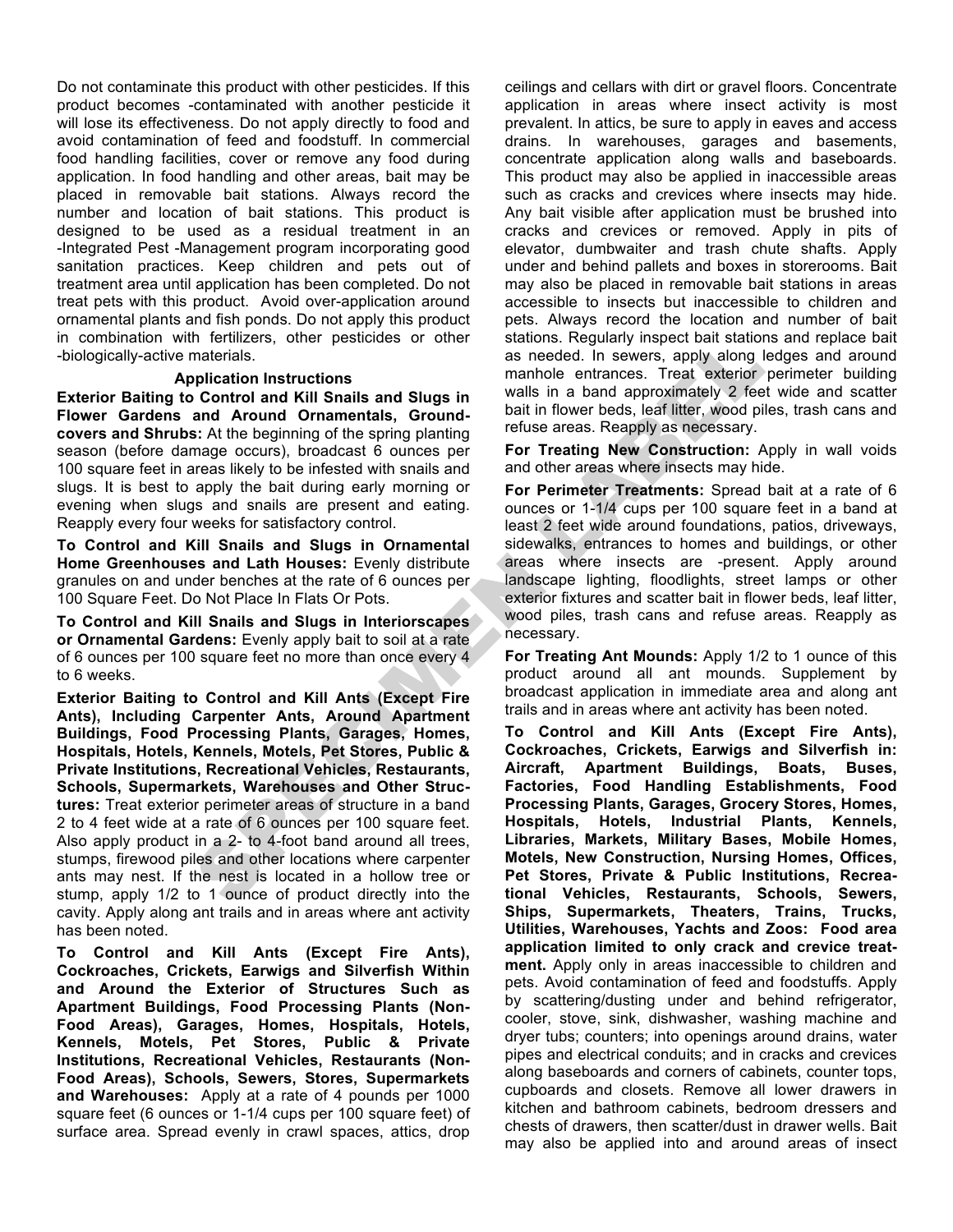infestation of **above-ground transformers, in-ground utility boxes, pedestal boxes and vending machines.** Any bait visible after application must be brushed into cracks and crevices or removed. Reapply as necessary. Bait may also be placed in removable bait stations in areas accessible to insects but inaccessible to children and pets. Always record the location and number of bait stations. Regularly inspect bait stations and replace bait as needed.

**Crack and Crevice Applications in Aircraft, Apartment Buildings, Boats, Buses, Factories, Food Handling Establishments, Food Processing Plants, Garages, Grocery Stores, Homes, Hospitals, Hotels, Industrial Plants, Kennels, Libraries, Markets, Military Bases, Mobile Homes, Motels, New Construction, Nursing Homes, Offices, Pet Stores, Private & Public Institutions, Recreational Vehicles, Restaurants, Schools, Sewers, Ships, Supermarkets, Theaters, Trains, Trucks, Utilities, Warehouses, Yachts and Zoos:** Crack and crevice applications may be made using most types of dust applicators. A bellows type duster works best. Insert stem into gaps, cracks and crevices and apply 2 to 6 puffs per lineal foot, depending upon the severity of the infestation. Any bait visible after application must be brushed into cracks and crevices or removed. Drill small holes to gain access into wall voids and under cabinets.

#### **Application Sites and Directions:**

- 1. Apply under and behind appliances in kitchens, bathrooms and utility rooms -(remove kick plates if possible).
- 2. Kitchen and bathroom cabinets and vanities often have a space between the floor and the bottom drawer or cabinet. If a gap exists along the top of the kickplate, dust this product into the void area. If no gaps are present, drill a small hole every two feet along the kickplate, drilling at least one hole under each cabinet, and apply this product through the holes.
- 3. Apply in voids around plumbing pipes behind water heaters and under sinks in kitchens, bathrooms, showers and utility rooms. Pull back escutcheon plates around pipes to allow access to the void.
- 4. Remove electrical wall socket and switch covers and dust product around boxes and into voids. Do not apply product directly into electrical switch and outlet boxes.
- 5. Cracks or spaces between the wall and doorframes, cabinets, counter tops, molding or baseboards provide excellent hiding places for roaches and ants. Dust a small amount of this product into these areas wherever possible.
- 6. Apply under and behind vending machines. If access can be gained to the interior of the machine, apply around the interior base, being careful not to contaminate any foodstuffs.

**To Control and Kill Cockroaches, Crickets, Ants, Earwigs and Silverfish in Federally-Inspected (Usda) Meat and Poultry Plants:** For application only in inedible product areas and non-processing areas as a crack and crevice treatment. Apply to cracks and crevices in areas such as around baseboards and in closets; beneath cabinets and appliances, in and around waste containers and into openings around drains, water pipes and electrical conduits. Any bait visible after application must be brushed into cracks and crevices or removed. Avoid contamination of feed and foodstuffs. Bait stations may be used. Always record the number and location of bait stations. Regularly inspect bait stations and replace bait as needed. This product is best used as a supplemental residual treatment preceded by approved spray and good sanitation practices.

## **STORAGE AND DISPOSAL**

Do not contaminate water, food or feed by storage or disposal.

**Pesticide Storage:** Store in a dry place. Do not store where children or animals may gain access. **Pesticide Disposal:** Wastes resulting from the use of this product may be disposed of on site or at an approved waste disposal facility. **Container Disposal:** Non-refillable container; do not reuse or refill this container. Completely empty container into application equipment, then offer for recycling, if available; otherwise dispose of empty container in a sanitary landfill or by incineration.

## **WARRANTY DISCLAIMER**

To the extent not prohibited by applicable law, Manufacturer warrants that this product conforms to the chemical description on the label and is reasonably fit for the purposes stated on the label when used in strict accordance with the directions, subject to the inherent risks set forth below. To the extent not prohibited by applicable law, **MANUFACTURER MAKES NO OTHER EXPRESS OR IMPLIED WARRANTY OF MERCHANT-ABILITY, FITNESS FOR A PARTICULAR PURPOSE OR ANY OTHER EXPRESS OR IMPLIED WARRANTY.**

#### **Inherent Risks of Use**

The directions for use are believed to be adequate and must be carefully followed. It is impossible to eliminate all risks associated with use of this product. Lack of performance or other unintended consequences may result because of such factors as use of the product contrary to label instructions, abnormal conditions, the presence of other materials, climatic conditions or the manner of application, all of which are beyond the control of the Manufacturer. To the extent not prohibited by applicable law, the buyer/user assumes all such risks.

#### **Limitation of Remedies**

To the extent not prohibited by applicable law the exclusive remedy for losses or damages resulting from this product (including claims based on contract, negligence, strict liability or other legal theories) shall be limited to, at Manufacturer's election, one of the following:

- 1. Refund of purchase price paid by buyer or user for product bought, or
- 2. Replacement of amount of product used.

To the extent not prohibited by applicable law: a) Manufacturer shall not be liable for losses or damages resulting from handling or use of this product unless